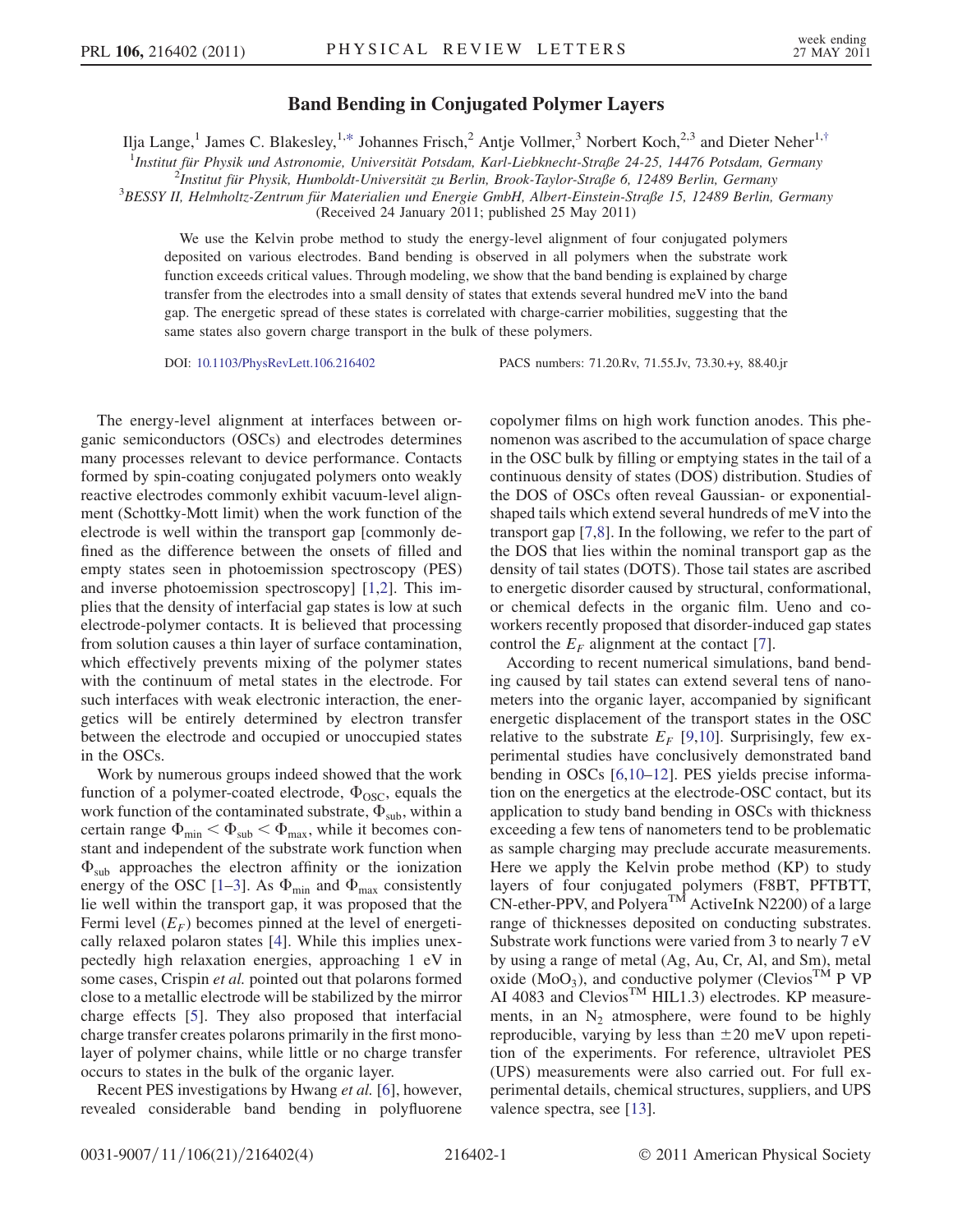Figures [1\(a\)–1\(d\)](#page-1-0) show the measured  $\Phi_{\rm OSC}$  as a function of polymer film thickness d, with the uncoated electrode work function displayed at  $d = 0$ . For all polymers, band bending is seen when  $\Phi_{sub}$  is very high or low, while little or no band bending is observed for electrodes with moderate  $\Phi_{\text{sub}}$ . There is a small exception in the case of N2200, where weak band bending of  $0.1-0.2$  eV is seen even when  $E_F$  is well within the transport gap, indicating possible weak n-type doping. For all four polymers, the direction of band bending is reversed when switching from a low to a high work function electrode. We see that the work function increases (decreases) with layer thickness for low (high)  $\Phi_{\rm sub}$ , consistent with the formation of a negative (positive) space charge in the polymer film. The extent of the band bending for a given thickness of a given polymer is also independent of the exact chemical nature of the electrode. Our data show consistently that significant band bending occurs in layers of conjugated polymers, extending several tens of nanometers into the bulk, and that it must be related to the transfer of charges between the electrodes and the electronic states in the bulk of the polymer layer. Figures [1\(e\)–1\(h\)](#page-1-0) show  $\Phi_{\rm OSC}$  obtained for 75-nm-thick polymer films as a function of  $\Phi_{sub}$ . All four curves have a "Z-like" shape, with  $\Phi_{\rm{OSC}} \approx \Phi_{\rm{sub}}$  between (polymer-specific) upper and lower critical values of  $\Phi_{sub}$ and  $\Phi_{\rm OSC}$  approximately constant outside this range.

Clearly, band bending determines the lower and upper limits of the Z curve for thick films.

We were able to fit the data by using a simple model of charge transfer into the DOTS. Since the Kelvin potential defines the condition with no net current flow,  $E_F$  is constant throughout the polymer film and is aligned with the substrate  $E_F$ . The charge-carrier density *n* at a distance x from the electrode-OSC interface is then given by the convolution of the Fermi-Dirac distribution with the DOS of the polymer:

<span id="page-1-1"></span>
$$
n(x) = \int_{-\infty}^{\infty} \frac{1}{1 + \exp[(E - E_F)/k_B T]} g[E + eV(x)]dE, \quad (1)
$$

<span id="page-1-2"></span>where E is energy,  $k_B$  is Boltzmann's constant, T is temperature,  $g(E)$  is the model DOS, and  $V(x)$  is the electrostatic potential. The latter is given by solving the one-dimensional Poisson's equation:

$$
\frac{d^2V}{dx^2} = \frac{en(x)}{\varepsilon} \tag{2}
$$

under the boundary condition that the electric field vanishes at the polymer surface.  $e$  is the elementary charge, and  $\varepsilon$  is the permittivity of the polymer film. We assume a relative permittivity of 3.5 for all polymers. Equations [\(1\)](#page-1-1) and ([2](#page-1-2)) are solved simultaneously to give the equilibrium



<span id="page-1-0"></span>FIG. 1 (color online). Work function  $\Phi_{\rm OSC}$  of conjugated polymers on various substrates with work function  $\Phi_{\rm sub}$ . Symbols: KP measurements; solid lines: simulated results with Gaussian model DOS. (a)–(d) vs polymer thickness; (e)–(h)  $\Phi_{\rm OSC}$  on 75 nm polymer film (measurements interpolated) vs  $\Phi_{sub}$ . Valence band onsets measured by UPS are 5.90, 6.10, 5.50, and 5.85 eV, respectively (see [\[13\]](#page-3-13)).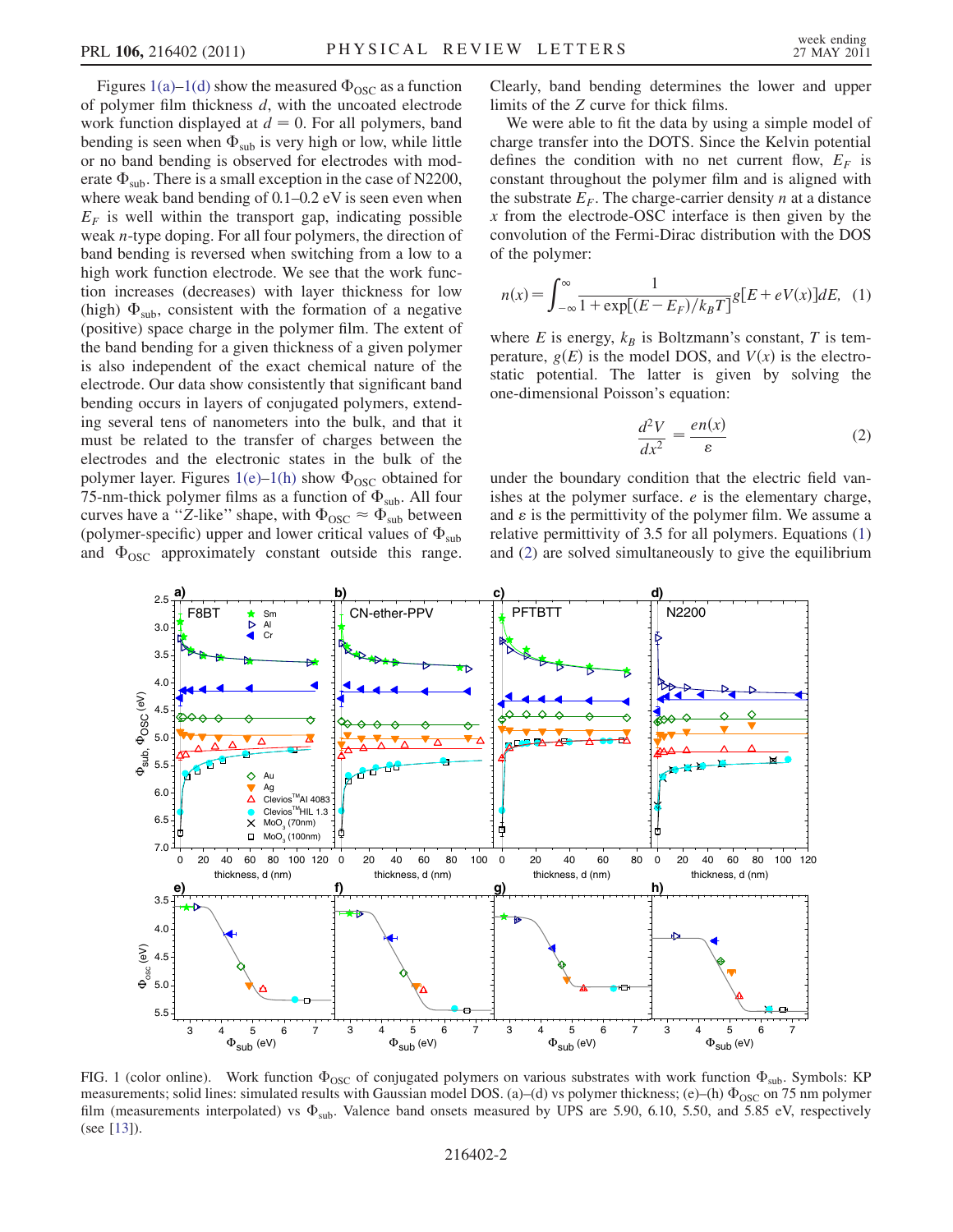distribution for charges that thermally diffuse into the polymer and the resulting electrostatic potential in the polymer film.  $V(x = 0)$  is the potential drop across the interface accounting for interface dipoles (effectively changing  $\Phi_{sub}$ ). In the absence of interface dipoles,  $V(0) = 0$ . The difference between  $\Phi_{\text{osc}}$  and  $\Phi_{\text{sub}}$  is given by  $eV(d)$ , which includes contributions from interface dipoles and space charge.

We have fitted our data by using either a Gaussian or an exponential model DOS. The former is

$$
g(E) = \frac{N_0}{\sigma\sqrt{2\pi}} \exp\left[-\frac{(E - E_0)^2}{2\sigma^2}\right],\tag{3}
$$

where  $N_0$  is the integrated state density,  $\sigma$  is the width of the Gaussian, and  $E_0$  is the center of the distribution. No analytical solution is possible in this case, and the set of equations was solved numerically to yield  $\Phi_{\rm{osc}}$  as a function of  $\Phi_{\text{sub}}$  and d. Setting  $N_0$  to  $10^{21}$  cm<sup>-3</sup>, we varied  $E_0$  and  $\sigma$  for both the highest occupied molecular orbital (HOMO)- and the lowest unoccupied molecular orbital (LUMO)-related DOTS to fit the data for all four polymers [solid lines in Figs.  $1(a)-1(h)$  $1(a)-1(h)$  $1(a)-1(h)$ ].

<span id="page-2-0"></span>The exponential model distribution can be written as  $g(E) \propto \exp(E/E_t)$ , where  $E_t$  describes the width of the DOTS. For  $E_t > k_B T$ , Eq. [\(1\)](#page-1-1) can be approximated by

$$
n(x) = N_t \exp\left[\frac{eV(x) + E_F}{E_t}\right],\tag{4}
$$

where  $N_t$  is a parameter related to the density and position of tail states. Adapting the approach by Ottinger, Melzer, and von Seggern [[14](#page-3-14)], Eqs. ([2](#page-1-2)) and [\(4](#page-2-0)) can be solved to express the work function as an inverse function of film thickness:

$$
d = \sqrt{\frac{2E_t \varepsilon}{e^2 N_t}} \exp\left(\frac{\Phi_{\text{OSC}}}{2E_t}\right)
$$
  
× arccos{exp $\left[\frac{\Phi_{\text{sub}} - eV(0) - \Phi_{\text{OSC}}}{2E_t}\right]$  (5)

The above equations are written in a sign convention of negative charge carriers. Again, we found that good fits to the data could be obtained by varying only  $E_t$  and  $N_t$ (Fig. S3, Ref. [[13](#page-3-13)]).

Table [I](#page-2-1) shows the best-fit values of  $\sigma$  and  $E_t$  obtained for the Gaussian and exponential model DOS, respectively, together with the approximate range of values. Since each model DOS has two variables, the width of the DOS can be

<span id="page-2-2"></span>

FIG. 2 (color online). (a),(b) Solid lines: Fitted model DOS of F8BT according to 4 different scenarios described in the text. Dashed lines: PES valence spectrum of F8BT (scaled to fit the model DOS at onset). (a) Linear scale; (b) logarithmic scale. There is a significant fitting uncertainty in the position of the density of states distribution but a small uncertainty in the DOTS below the limit of PES sensitivity. Also shown (c) is the energy diagram of 75 nm F8BT on  $MoO<sub>3</sub>$ . Solid lines show the onsets of the HOMO- and LUMO-derived bands (black curves) (HOMO onset energy from UPS; LUMO onset from HOMO onset plus optical absorption maximum) and best-fit Gaussian model DOS at four depths (red curves). The potential  $V$  is calculated as described in the text.

varied by typically  $\pm 30\%$  while adjusting its position to get a good fit. Furthermore, fitting is not able to distinguish a preference for a Gaussian or exponential DOS.

Figure [2](#page-2-2) illustrates the limits of this uncertainty. The KP measurements for F8BT on 100 nm  $MoO<sub>3</sub>$  were fitted by using a Gaussian model DOS under three different conditions: (i) a fit with no interface dipole,  $N_0 = 10^{21}$  cm<sup>-3</sup>; (ii) a fit with the same state density but with assuming a 1 eV interface dipole (corresponding to the change of the work function with  $\sim$  5 nm coverage); and (iii) a fit with no interface dipole and  $N_0 = 10^{20}$  cm<sup>-3</sup> (a reasonable lower limit for the DOS). In each case, a good fit to the data could be achieved by varying the free parameters  $\sigma$  and  $E_0$ . The resulting fitted model DOS are displayed together with the best exponential model DOS (iv) and the valence photoemission spectrum of F8BT in Fig. [2.](#page-2-2) On a linear scale, the model DOS appear to differ greatly. However, when plotted on a logarithmic scale, all four models yield similar densities of tail states in the energy range of 5.2–5.7 eV.

<span id="page-2-1"></span>TABLE I. Best-fit values of distribution parameters for Gaussian and exponential model DOS, respectively. The ranges of possible values that can fit to the data are given in brackets.

|                | F8BT          |               | CN-ether-PPV  |               | <b>PFTBTT</b> |               | N2200        |             |
|----------------|---------------|---------------|---------------|---------------|---------------|---------------|--------------|-------------|
|                | <b>HOMO</b>   | LUMO          | <b>HOMO</b>   | LUMO          | <b>HOMO</b>   | LUMO          | <b>HOMO</b>  | <b>LUMO</b> |
| $\sigma$ (meV) | 340           | 140           | 200           | 160           | $90$          | 320           | 95           | $\leq 65$   |
| (Gaussian)     | $(280 - 380)$ | $(100 - 190)$ | $(120 - 260)$ | $(110 - 220)$ |               | $(250 - 420)$ | $(65 - 125)$ |             |
| $E_t$ (meV)    | 95            | 55            | 60            | 65            | $<$ 40        | 115           | 50           | $30$        |
| (exponential)  | $(80-110)$    | $(40 - 75)$   | $(40 - 90)$   | $(45-90)$     |               | $(90 - 150)$  | $(35 - 65)$  |             |